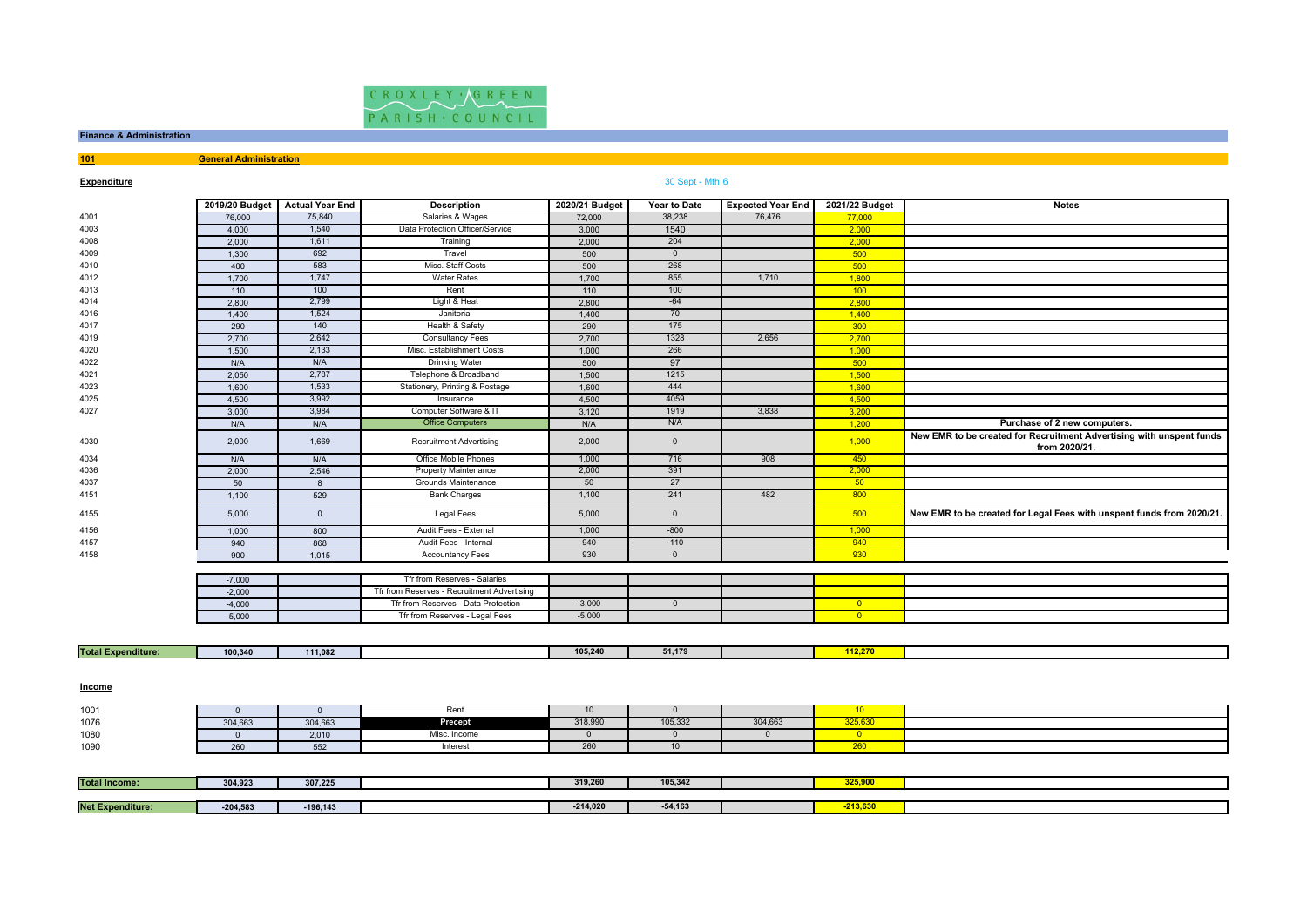**Local Democracy**

## **Expenditure**

|                           | 2019/20 Budget | <b>Actual Year End</b> | <b>Description</b>                    | 2020/21 Budget | Year to Date | <b>Expected Year End</b> | 2021/22 Budget | <b>Notes</b>                                                                   |
|---------------------------|----------------|------------------------|---------------------------------------|----------------|--------------|--------------------------|----------------|--------------------------------------------------------------------------------|
| 4024                      | 7,700          | 7,856                  | Subscriptions/Publications            | 2,200          | 1,993        |                          | 2,200          |                                                                                |
| 4033                      | 4,500          | $\Omega$               | Parish Pump Newsletter/Communications | 4,500          | $\Omega$     |                          | 2,500          | New EMR for Communications to be created with underspend from<br>current year. |
| 4201                      | 510            | 213                    | Chairman's Discretion Budget          | 550            | 67           | 134                      | 550            |                                                                                |
| 4251                      | 5,000          | 7,987                  | <b>Election Expenses</b>              | 1,250          |              |                          | 1,250          | <b>Transfer to EMR Election Expenses.</b>                                      |
| 4300                      | 360            | 142                    | Events - Revels on the Green          | 370            |              |                          | 370            |                                                                                |
|                           |                |                        |                                       |                |              |                          |                |                                                                                |
| 4882                      |                | $-2,987$               | Tfr from Elections Reserves           |                |              |                          |                |                                                                                |
|                           |                |                        |                                       |                |              |                          |                |                                                                                |
| <b>Total Expenditure:</b> | 18,070         | 13,211                 |                                       | 8,870          | 2,060        | 134                      | 6,870          |                                                                                |
| <b>Income</b>             |                |                        |                                       |                |              |                          |                |                                                                                |
| 1080                      |                |                        | Misc. Income                          |                |              |                          | $\overline{0}$ |                                                                                |
|                           |                |                        |                                       |                |              |                          |                |                                                                                |
| <b>Total Income:</b>      |                |                        |                                       |                | 0            |                          | <b>O</b>       |                                                                                |
|                           |                |                        |                                       |                |              |                          |                |                                                                                |
| <b>Net Expenditure:</b>   | 18,070         | 13,211                 |                                       | 8,870          | 2,060        | 134                      | 6,870          |                                                                                |

#### **103Groundworks**

**Expenditure**

|                           |                | 2019/20 Budget   Actual Year End | <b>Description</b>                        | 2020/21 Budget | <b>Year to Date</b> | <b>Expected Year End</b> | 2021/22 Budget          | <b>Notes</b>                                         |
|---------------------------|----------------|----------------------------------|-------------------------------------------|----------------|---------------------|--------------------------|-------------------------|------------------------------------------------------|
| 4001                      | 58,900         | 60,220                           | Salaries & Wages                          | 62,000         | 31,430              | 62,860                   | 63,000                  |                                                      |
| 4006                      | 400            | 598                              | <b>Protective Clothing</b>                | 600            | 117                 | 234                      | 600                     |                                                      |
| 4008                      | 2,000          | 2,230                            | Training                                  | 2,000          | 99                  | 198                      | 2,000                   |                                                      |
| 4009                      | 100            | 90                               | Travel                                    | 100            | $\mathbf{0}$        | $\mathbf{0}$             | 100                     |                                                      |
| 4010                      | 750            | 669                              | <b>Staff Allowances</b>                   | 760            | 256                 | 512                      | 500                     |                                                      |
| 4012                      | 720            | 604                              | <b>Water Rates</b>                        | 730            | 331                 | 662                      | 750                     |                                                      |
| 4017                      | 510            | 249                              | Health & Safety                           | 500            | 451                 |                          | 500                     |                                                      |
| 4018                      | 200            | 363                              | Refuse/Green Waste Disposal               | N/A            | N/A                 | N/A                      | N/A                     |                                                      |
| 4020                      | $\overline{0}$ | 36                               | Misc. Establishment Costs                 | N/A            | N/A                 | N/A                      | N/A                     |                                                      |
| 4036                      | 510            | 1,171                            | Property Maintenance                      | N/A            | N/A                 | N/A                      | N/A                     |                                                      |
| 4037                      | 4,000          | 3,155                            | Grounds Maintenance                       | N/A            | N/A                 | N/A                      | N/A                     |                                                      |
| 4038                      | 2,000          | 2,300                            | Maintenance Contracts                     | N/A            | N/A                 | N/A                      | N/A                     |                                                      |
| 4041                      | 450            | 605                              | <b>Equipment Hire</b>                     | N/A            | N/A                 | N/A                      | N/A                     |                                                      |
| 4042                      | 1,500          | 330                              | <b>Equipment Maintenance</b>              | N/A            | N/A                 | N/A                      | N/A                     |                                                      |
| 4046                      | 1,300          | 893                              | <b>Equipment Purchased</b>                | N/A            | N/A                 | N/A                      | N/A                     |                                                      |
| 4051                      | 1,950          | 2,548                            | Vehicle License & Insurance               | N/A            | N/A                 | N/A                      | N/A                     |                                                      |
| 4055                      | 1,300          | 1,168                            | Fuel & Oil - LS08 WCP                     | N/A            | N/A                 | N/A                      | N/A                     |                                                      |
| 4060                      | 860            | 735                              | Fuel & Oil - Groundworks                  | N/A            | N/A                 | N/A                      | N/A                     |                                                      |
| 4070                      | 1,000          | 6,076                            | Maintenance - LS08 WCP                    | N/A            | N/A                 | N/A                      | N/A                     |                                                      |
| 4071                      | 250            | 365                              | Maintenance - Tractor                     | N/A            | N/A                 | N/A                      | N/A                     |                                                      |
| 4072                      | 250            | 276                              | Maintenance - Ride on Mower               | N/A            | N/A                 | N/A                      | N/A                     |                                                      |
|                           |                |                                  |                                           |                |                     |                          |                         |                                                      |
|                           | $-2,000$       | $\Omega$                         | Tfr from Reserves ex Maintenance Contract | N/A            | N/A                 | N/A                      | N/A                     |                                                      |
|                           |                |                                  |                                           |                |                     |                          |                         |                                                      |
| <b>Total Expenditure:</b> | 76,950         | 84,681                           |                                           | 66,690         | 32,684              | 64,466                   | 67,450                  | Items 4018-4072 moved to Open Space Management (202) |
| Income                    |                |                                  |                                           |                |                     |                          |                         |                                                      |
| 1080                      | $\Omega$       |                                  | Misc. Income                              | $\Omega$       | $\Omega$            | $\Omega$                 | $\overline{0}$          |                                                      |
|                           |                |                                  |                                           |                |                     |                          |                         |                                                      |
| <b>Total Income:</b>      | $\mathbf{r}$   | $\Omega$                         |                                           | $\mathbf{0}$   | $\Omega$            | $\Omega$                 | $\overline{\mathbf{0}}$ |                                                      |

**102**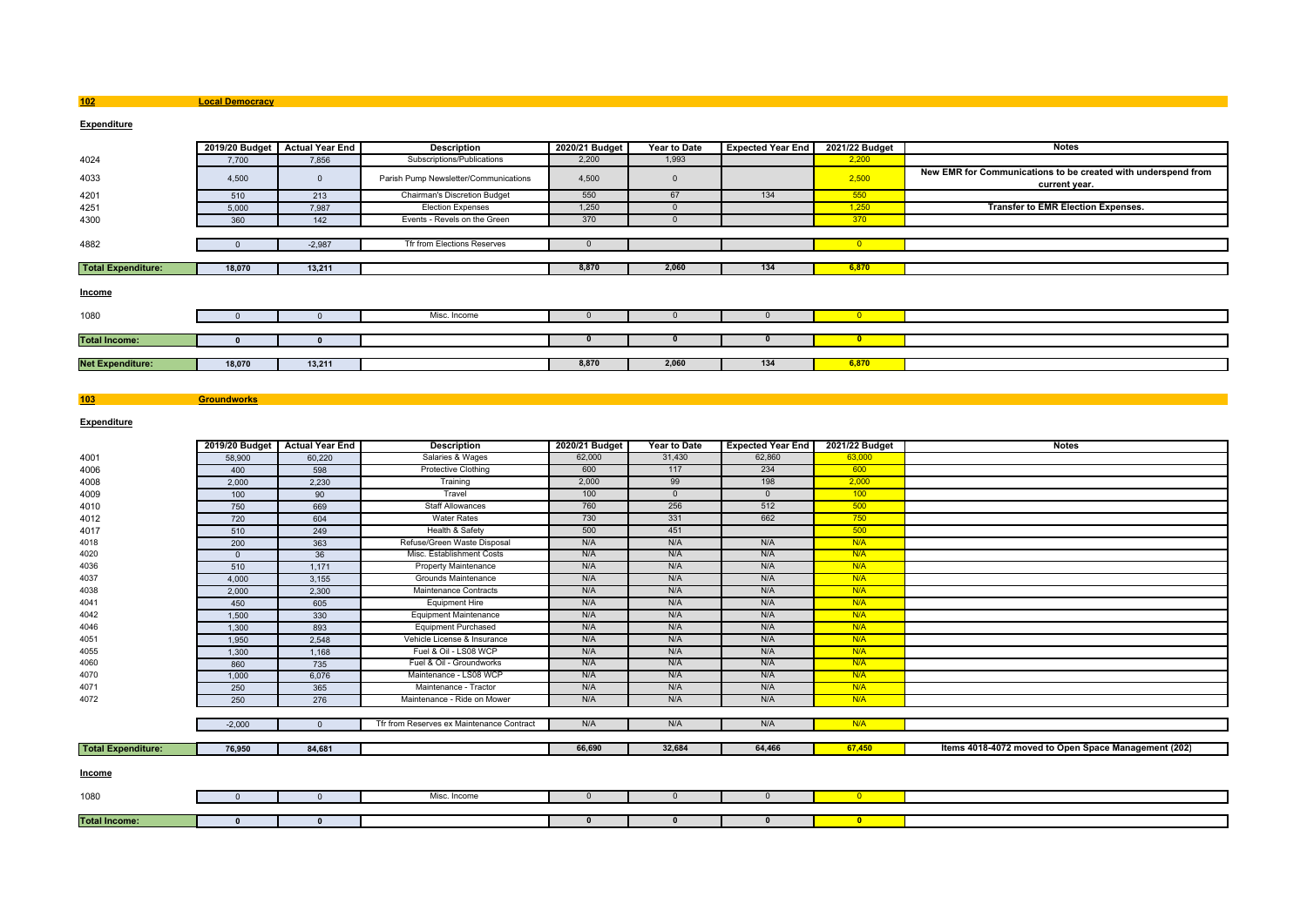|  | Net Ex<br>enditure: | 76,950 | <b>04.004</b><br> |  | 0000<br><b>00,090</b> | 0.000<br>32.68 | 64,466 | ---- |  |
|--|---------------------|--------|-------------------|--|-----------------------|----------------|--------|------|--|
|--|---------------------|--------|-------------------|--|-----------------------|----------------|--------|------|--|

| 107                       | Grants                                |                        |                                             |                |                     |                          |                         |                                                         |
|---------------------------|---------------------------------------|------------------------|---------------------------------------------|----------------|---------------------|--------------------------|-------------------------|---------------------------------------------------------|
|                           |                                       |                        |                                             |                |                     |                          |                         |                                                         |
| Expenditure               |                                       |                        |                                             |                |                     |                          |                         |                                                         |
|                           | 2019/20 Budget                        | <b>Actual Year End</b> | <b>Description</b>                          | 2020/21 Budget | <b>Year to Date</b> | <b>Expected Year End</b> | 2021/22 Budget          | <b>Notes</b>                                            |
| 4200                      | 3,000                                 | 541                    | <b>Council's Charity Expenditure</b>        | 3,000          | $\Omega$            |                          | 3.000                   |                                                         |
| 4260                      | 9,700                                 | 9,700                  | Village Hall Grant                          | 9,700          | 9,625               | 9,625                    | 9,700                   |                                                         |
| 4711                      | 5,000                                 | 11,999                 | Grants                                      | 5,000          | 250                 |                          | 5,000                   |                                                         |
| <b>Total Expenditure:</b> | 17,700                                | 22,240                 |                                             | 17,700         | 9,875               | 9,625                    | 17,700                  |                                                         |
|                           |                                       |                        |                                             |                |                     |                          |                         |                                                         |
| <b>Income</b>             |                                       |                        |                                             |                |                     |                          |                         |                                                         |
|                           |                                       |                        |                                             |                |                     |                          |                         |                                                         |
| 1077                      | $\mathbf 0$                           | $\mathbf{0}$           | <b>Grants Received</b>                      | $\mathbf{0}$   | $\mathbf{0}$        | $\overline{0}$           | $\overline{\ }$         |                                                         |
| 1200                      | 3,000                                 | 388                    | Council Charity Income                      | 3,000          | $\overline{0}$      |                          | 3,000                   |                                                         |
|                           |                                       |                        |                                             |                |                     |                          |                         |                                                         |
| <b>Total Income:</b>      | 3,000                                 | 388                    |                                             | 3,000          | $\mathbf{0}$        | $\Omega$                 | 3,000                   |                                                         |
|                           |                                       |                        |                                             |                |                     |                          |                         |                                                         |
| <b>Net Expenditure:</b>   | 14,700                                | 21,852                 |                                             | 14,700         | 9,875               | 9,625                    | 14,700                  |                                                         |
|                           |                                       |                        |                                             |                |                     |                          |                         |                                                         |
|                           |                                       |                        |                                             |                |                     |                          |                         |                                                         |
| 199                       | <b>F&amp;A Capital &amp; Projects</b> |                        |                                             |                |                     |                          |                         |                                                         |
| Expenditure               |                                       |                        |                                             |                |                     |                          |                         |                                                         |
|                           | 2019/20 Budget                        | <b>Actual Year End</b> | <b>Description</b>                          | 2020/21 Budget | Year to Date        | <b>Expected Year End</b> | 2021/22 Budget          | <b>Notes</b>                                            |
| 4175                      | $\overline{0}$                        | $\overline{0}$         | Sale of Assets                              | $\mathbf{0}$   | $\mathbf{0}$        |                          | $\overline{\mathbf{0}}$ |                                                         |
| 4823                      | 4,000                                 | 4,000                  | Tfr to Vehicle Repl Fund                    | 4,200          | $\mathbf{0}$        | 4,200                    | 4,300                   |                                                         |
| 4824                      | 3,150                                 | 3,150                  | Tfr to Equip Repl Fund                      | 3,200          | $\overline{0}$      | 3,200                    | 3,300                   |                                                         |
| 4873                      | $-10,416$                             | $-10,416$              | Tfr from Vehicle Repl Fund                  | $\overline{0}$ | $\overline{0}$      |                          | $\overline{\ }$         |                                                         |
| 4874                      | $\overline{0}$                        | $\overline{0}$         | Tfr from Equip Repl Fund                    | $\overline{0}$ | $\overline{0}$      |                          | $\overline{0}$          |                                                         |
| 4973                      | 50                                    | 54                     | <b>Hazel Seeley Award</b>                   | 50             | $\overline{0}$      | 50                       | 50                      |                                                         |
| 4102                      | 248                                   | $\mathbf 0$            | Purchase of logo printed table cloths       | $\overline{0}$ | $\overline{0}$      |                          | $\overline{\ }$         | Removed.                                                |
| 4905                      | $\overline{0}$                        | 895                    | Purchase of 3 Parish Noticeboards           | $\overline{0}$ | $\overline{0}$      |                          | $\overline{0}$          | Removed.                                                |
| 4982                      | 200                                   | $\mathbf 0$            | Cllr & Staff Name Badges                    | 50             | $\overline{0}$      |                          | $\overline{0}$          | Removed.                                                |
| 4906                      | 5,000                                 | $\mathbf{0}$           | Updating Council Office (Plans)             | 5,000          | $\mathbf{0}$        |                          | $\overline{\ }$ 0       | New Office Update (Plans) EMR to be created with £5000. |
| 4963                      | 28,500                                | 29,500                 | PCSO Funding                                | 31,690         | $\overline{0}$      | 31,690                   | 32,000                  | Figure may rise.                                        |
| 4981                      | 10,416                                | 10,832                 | Vehicle Leasing                             | 10,416         | 5,208               | 10,416                   | 11,916                  | Current replacement plan total.                         |
|                           | 3,000                                 | $\mathbf 0$            | Depot Extension (Plans)                     | 3,000          | $\overline{0}$      |                          | $\overline{\mathbf{0}}$ | Depot Extension EMR already created.                    |
| 4986                      | N/A                                   | N/A                    | <b>Archiving Council Records</b>            | 500            | $\overline{0}$      | 500                      | 500                     |                                                         |
|                           |                                       |                        |                                             |                |                     |                          |                         |                                                         |
|                           | $-3,000$                              | $\mathbf 0$            | Tfr from Reserves - Depot Extension         | $-3,000$       | $\mathbf 0$         |                          | $\overline{\mathbf{0}}$ |                                                         |
|                           | $-5,000$                              | $\mathbf 0$            | Tfr from Reserves - Updating Council Office | $-5,000$       | $\overline{0}$      |                          | $\overline{\mathbf{0}}$ |                                                         |
|                           | $\overline{0}$                        | $\overline{0}$         | Tfr from EMR 324 - Leasing                  | $-10,416$      | $\overline{0}$      |                          | $-11,916$               |                                                         |
|                           | $\mathsf 0$                           | $-895$                 | Tfr from Noticeboard Reserve                |                |                     |                          |                         | Removed.                                                |
|                           |                                       |                        |                                             |                |                     |                          |                         |                                                         |
| <b>Total Expenditure:</b> | 36,148                                | 37,120                 |                                             | 39,690         | 5,208               | 50,056                   | 40,150                  |                                                         |
|                           |                                       |                        |                                             |                |                     |                          |                         |                                                         |
| Income                    |                                       |                        |                                             |                |                     |                          |                         |                                                         |
| 1080                      | $\mathbf 0$                           | $\mathbf{0}$           | Misc. Income                                | $\mathbf 0$    | $\mathbf 0$         | $\mathbf 0$              | $\overline{0}$          |                                                         |
|                           |                                       |                        |                                             |                |                     |                          |                         |                                                         |
| <b>Total Income:</b>      | $\pmb{0}$                             | $\mathbf 0$            |                                             | $\mathbf 0$    | $\mathbf{0}$        | $\bf{0}$                 | $\bullet$               |                                                         |
|                           |                                       |                        |                                             |                |                     |                          |                         |                                                         |
| <b>Net Expenditure:</b>   | 36,148                                | 37,120                 |                                             | 39,690         | 5,208               | 50,056                   | 40,150                  |                                                         |
|                           |                                       |                        |                                             |                |                     |                          |                         |                                                         |
|                           |                                       |                        | <b>Finance &amp; Administration</b>         |                |                     |                          |                         |                                                         |
|                           |                                       |                        |                                             |                |                     |                          |                         |                                                         |
| <b>Expenditure</b>        | 249.208                               | 268,334                |                                             | 238,190        | 101,006             | 124,281                  | 244,440                 |                                                         |
| Income                    | 307,923                               | 307,613                |                                             | 322,260        | 105,342             | $\mathbf{0}$             | 328,900                 |                                                         |
| <b>Net Expenditure</b>    | $-58,715$                             | $-39,279$              |                                             | $-84,070$      | $-4,336$            | 124,281                  | $-84,460$               |                                                         |
|                           |                                       |                        |                                             |                |                     |                          |                         |                                                         |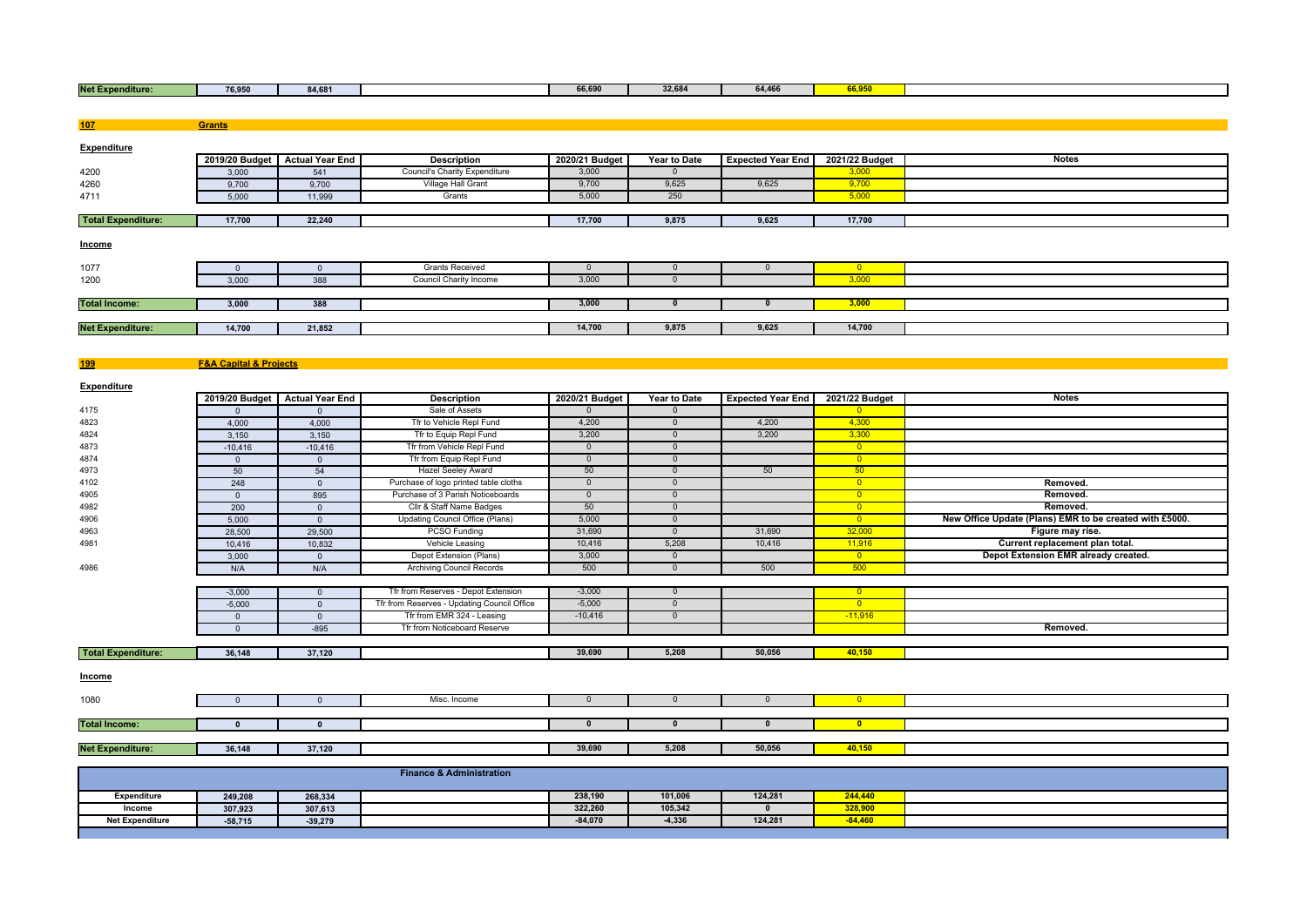## **Leisure, Events & Environment**

**202 Open Space Management**

**Expenditure**

|                           |                                | 2019/20 Budget Actual Year End | <b>Description</b>                           | 2020/21 Budget | Year to Date   | <b>Expected Year End</b> | 2021/22 Budget           | <b>Notes</b>                                                                             |
|---------------------------|--------------------------------|--------------------------------|----------------------------------------------|----------------|----------------|--------------------------|--------------------------|------------------------------------------------------------------------------------------|
| 4401                      | N/A                            | N/A                            | Refuse/Green Waste Disposal                  | 500            | 179            | 358                      | 500                      |                                                                                          |
| 4403                      | N/A                            | N/A                            | Maintenance Contracts                        | 2,000          | $\overline{0}$ |                          | $\overline{0}$           | New Maintenance Contract EMR Reserve to be created with underspend<br>from current year. |
| 4404                      | N/A                            | N/A                            | <b>Equipment Hire</b>                        | 700            | $\overline{0}$ |                          | 700                      |                                                                                          |
| 4405                      | N/A                            | N/A                            | <b>Equipment Maintenance</b>                 | 1,500          | 220            | 440                      | 1,500                    |                                                                                          |
| 4406                      | N/A                            | N/A                            | <b>Equipment Purchased</b>                   | 1,300          | 1,213          |                          | 2,000                    | Increase to purhcase more electric tools.                                                |
| 4407                      | N/A                            | N/A                            | Maintenance - LS08 WCP                       | 1,000          | 506            |                          | 1,000                    |                                                                                          |
| 4408                      | N/A                            | N/A                            | Maintenance - Tractor                        | 250            | $\overline{0}$ |                          | 250                      |                                                                                          |
| 4409                      | N/A                            | N/A                            | Maintenance - Ride on Mower                  | 250            | $\overline{0}$ |                          | 250                      |                                                                                          |
| 4410                      | 550                            | 820                            | Fly Tipping                                  | 550            | 1,630          |                          | 550                      |                                                                                          |
|                           | N/A                            | N/A                            | <b>Hazardous Waste Removal</b>               | N/A            | N/A            |                          | 1,500                    | Specific item related to clean up costs from incursions onto Green &<br>Stone's Orchard. |
| 4412                      | N/A                            | N/A                            | Grounds Maintenance                          | 4,000          | 576            |                          | 4,000                    |                                                                                          |
| 4413                      | N/A                            | N/A                            | Vehicle License & Insurance                  | 1,950          | 3,163          |                          | 3,000                    |                                                                                          |
| 4414                      | N/A                            | N/A                            | Fuel & Oil - LS08 WCP                        | 1,400          | 371            |                          | 1,400                    |                                                                                          |
| 4415                      | N/A                            | N/A                            | Fuel & Oil - Groundworks                     | 860            | 579            |                          | 860                      |                                                                                          |
|                           |                                |                                |                                              |                |                |                          |                          |                                                                                          |
|                           | $\overline{0}$                 | $\overline{0}$                 | Tfr from Reserves - ex maintenance contracts | $-2,000$       | $\mathbf{0}$   |                          | $\overline{\mathbf{0}}$  | Removed.                                                                                 |
|                           |                                |                                |                                              |                |                |                          |                          |                                                                                          |
| <b>Total Expenditure:</b> | 550                            | 820                            |                                              | 14,260         | 8,437          | 798                      | 17,510                   |                                                                                          |
|                           |                                |                                |                                              |                |                |                          |                          |                                                                                          |
| <b>Net Expenditure:</b>   | 550                            | 820                            |                                              | 14,260         | 8,437          | 798                      | 17,510                   |                                                                                          |
|                           |                                |                                |                                              |                |                |                          |                          |                                                                                          |
| 203                       | <b>Open Spaces &amp; Trees</b> |                                |                                              |                |                |                          |                          |                                                                                          |
| <b>Expenditure</b>        |                                |                                |                                              |                |                |                          |                          |                                                                                          |
|                           |                                |                                |                                              |                |                |                          |                          |                                                                                          |
|                           |                                | 2019/20 Budget Actual Year End | <b>Description</b>                           | 2020/21 Budget | Year to Date   | <b>Expected Year End</b> | 2021/22 Budget           | <b>Notes</b>                                                                             |
| 4058                      | N/A                            | N/A                            | Weston Wood                                  | 2,000          | $\mathbf 0$    |                          | 2,000                    | New Weston Wood EMR to be created with underspend from current<br>year.                  |
| 4048                      | 500                            | $\mathsf 0$                    | Plants. Shrubs & Trees - General             | 500            | $\overline{0}$ |                          | $\overline{\phantom{0}}$ | Removed. General item and covered elsewhere.                                             |
| 4056                      | 2,000                          | $\mathbf{0}$                   | <b>Street Trees</b>                          | 2,000          | $\overline{0}$ |                          | 250                      | Street Tree EMR already created. Unspent funds to be transferred,                        |
| 4049                      | 15,500                         | 15,152                         | Dog Hygiene                                  | 16,000         | 8,038          |                          | 16,000                   |                                                                                          |
|                           | 760                            | $\mathbf{0}$                   | Dog Bag Dispensers                           | N/A            | $\overline{0}$ |                          | $\overline{\phantom{0}}$ | Removed.                                                                                 |
| 4049                      | N/A                            | N/A                            | Dog Bin Replacements                         | 1,000          | $\overline{0}$ |                          | 1,000                    |                                                                                          |
|                           | 2.500                          | $\mathbf{0}$                   | Stone's Orchard Fund                         | $\mathbf{0}$   | $\overline{0}$ |                          | $\overline{\mathbf{0}}$  | Current Stone's Orchard EMR (£3429)                                                      |
|                           |                                |                                |                                              |                |                |                          |                          |                                                                                          |
| 4699                      | $-2,000$                       | $\overline{0}$                 | Tfr from Reserves - ex Street Trees          | $-2,000$       | $\overline{0}$ |                          | $\overline{\mathbf{0}}$  |                                                                                          |
|                           | $-2,500$                       | $\mathbf{0}$                   | Tfr from Stone's Orchard Fund                |                |                |                          |                          |                                                                                          |
|                           |                                |                                |                                              |                |                |                          |                          |                                                                                          |
| <b>Total Expenditure:</b> | 16,760                         | 15,152                         |                                              | 19,500         | 8,038          | $\mathbf{0}$             | 19,250                   |                                                                                          |
| <u>Income</u>             |                                |                                |                                              |                |                |                          |                          |                                                                                          |
| 1077                      | $\mathbf{0}$                   | $\mathbf 0$                    | <b>Grants Received</b>                       | $\mathbf{0}$   | $\mathbf{0}$   | $\overline{0}$           | $\overline{0}$           | Removed.                                                                                 |
|                           | 200                            | $\mathbf{0}$                   | Dog Bag Donations                            | 200            | $\mathbf{0}$   | $\mathbf{0}$             | 200                      |                                                                                          |
| 1084                      |                                |                                |                                              |                |                |                          |                          |                                                                                          |
|                           |                                |                                |                                              | 200            | $\mathbf{0}$   | $\mathbf{0}$             | 200                      |                                                                                          |
| <b>Total Income:</b>      | 200                            | $\pmb{0}$                      |                                              |                |                |                          |                          |                                                                                          |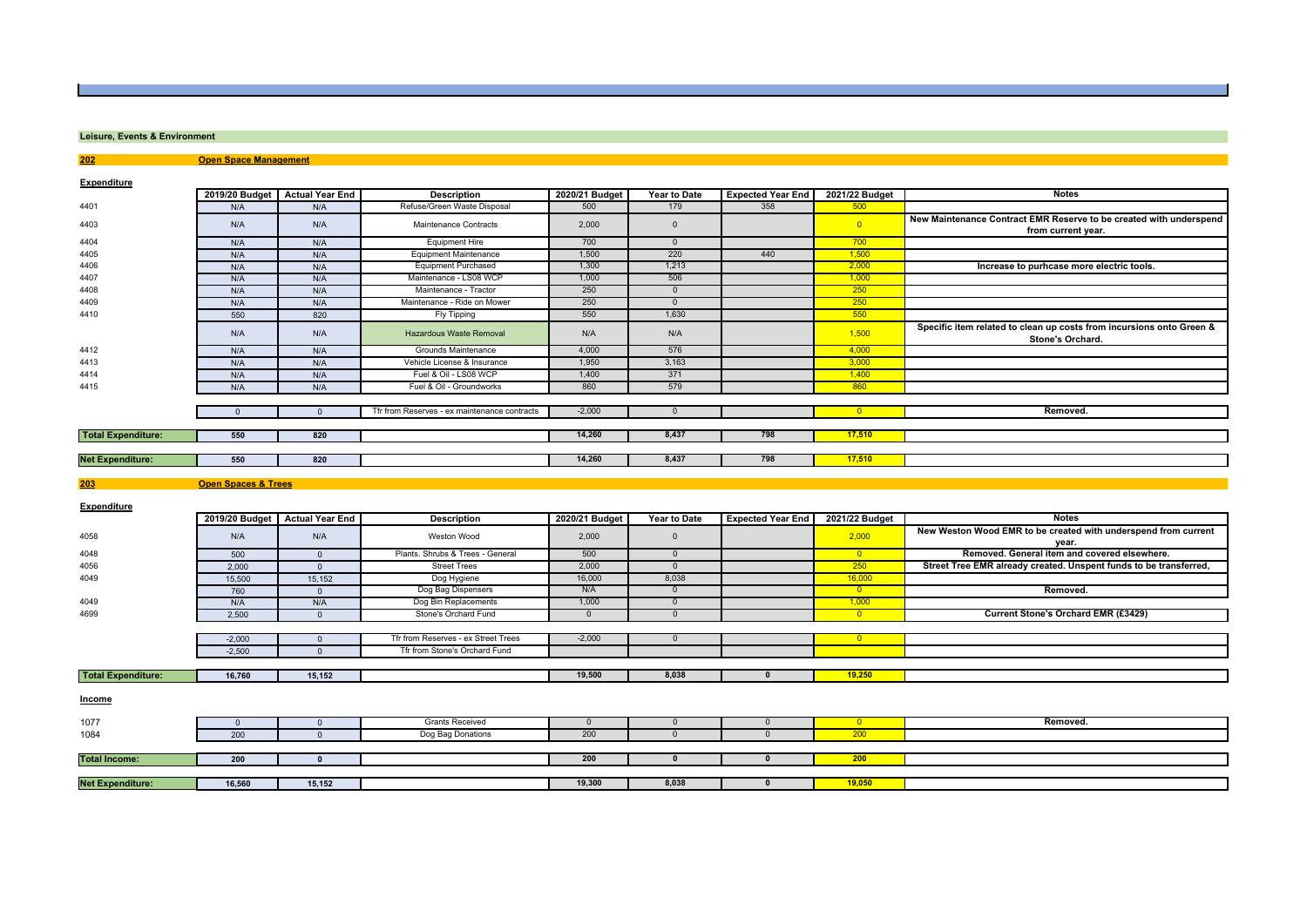### **211 Events / Projects**

| <b>Expenditure</b>        |                |                                |                                               |                |                     |                          |                         |                                                                        |
|---------------------------|----------------|--------------------------------|-----------------------------------------------|----------------|---------------------|--------------------------|-------------------------|------------------------------------------------------------------------|
|                           |                | 2019/20 Budget Actual Year End | <b>Description</b>                            | 2020/21 Budget | <b>Year to Date</b> | <b>Expected Year End</b> | 2021/22 Budget          | <b>Notes</b>                                                           |
| 4601                      | 250            | 40                             | Xmas Lighting Competition                     | 100            | $\Omega$            | 100                      | 100                     |                                                                        |
| 4602                      | 250            | $\overline{0}$                 | Quiz Night                                    | 250            | $\overline{0}$      | $\overline{0}$           | 250                     |                                                                        |
| 4605                      | 9,000          | 8.802                          | Christmas Lights                              | 9,200          | 6,018               | 9,200                    | 9.200                   |                                                                        |
| 4610                      | 5,000          | 8,127                          | Fireworks on Green                            | 8,000          | 250                 |                          | 8,000                   |                                                                        |
| 4611                      | 1,300          | 160                            | Senior Citizens Seaside/Outing                | 1,300          | $\overline{0}$      |                          | 1,300                   |                                                                        |
| 4615                      | 580            | 395                            | Library Xmas Tree (External)                  | 590            | $\overline{0}$      |                          | 800                     |                                                                        |
| 4617                      | 100            | $\overline{0}$                 | Wassail                                       | 100            | $\overline{0}$      |                          | 100                     |                                                                        |
| 4618                      | 100            | 100                            | Dog Show & Apple Day                          | 700            | 45                  | 45                       | 700                     |                                                                        |
| 4619                      | 1,000          | $\overline{0}$                 | Local Travel Map (Business Festival)          | 1,000          | $\overline{0}$      |                          | 1,000                   |                                                                        |
| 4623                      | 450            | 450                            | Remembrance Day -Brass Band                   | 450            | $\overline{0}$      |                          | 450                     |                                                                        |
| 4622                      | 250            | 250                            | Poppies on The Green                          | 400            | $\overline{0}$      | 400                      | 400                     |                                                                        |
| 4631                      | 1,500          | 3,100                          | Home & Produce Show                           | 1,500          | 1,500               | 1,500                    | 1,500                   | Although no show in 2020, funds were released.                         |
| 4634                      | N/A            | N/A                            | Revels & Croxfest                             | 5,500          | $\overline{0}$      | $\overline{0}$           | 5,500                   |                                                                        |
| 4635                      | N/A            | N/A                            | Senior Citizens Xmas Trip                     | 650            | $\overline{0}$      | $\overline{0}$           | 650                     |                                                                        |
| 4636                      | N/A            | N/A                            | <b>History Project</b>                        | 500            | $\overline{0}$      |                          | 500                     |                                                                        |
| 4637                      | N/A            | N/A                            | <b>General Ranger Events</b>                  | 500            | $\overline{0}$      |                          | 500                     |                                                                        |
| 4638                      | N/A            | N/A                            | <b>French Market</b>                          | 500            | $\overline{0}$      | $\mathbf{0}$             | 500                     |                                                                        |
| 4639                      | N/A            | N/A                            | <b>VE Day 2020</b>                            | 500            | - 0                 | $\Omega$                 | 500                     |                                                                        |
| 4632                      | $\overline{0}$ | 499                            | Peace Picnic                                  | 250            | $\overline{0}$      | $\overline{0}$           | 500                     |                                                                        |
| 4626                      | 350            | 357                            | Infant School Sun Flower Comp                 | 350            | $\overline{0}$      | $\overline{0}$           | 350                     |                                                                        |
| 4627                      | 500            | $\overline{0}$                 | Micro-habitats                                | 500            | $\overline{0}$      |                          | $\overline{\mathbf{0}}$ | New Micro-habitat EMR to be created with underspend from current year. |
| 4628                      | 250            | 130                            | Promotional materials                         | 500            | $\overline{0}$      |                          | 1,000                   | Promotional ads online as well as physical material.                   |
| 4629                      | 1,000          | 840                            | Allotment for Preschool children              | 1,000          | 41                  |                          | 1,000                   |                                                                        |
| 4630                      | 500            | $\overline{0}$                 | <b>Bat Boxes</b>                              | $\mathbf{0}$   | $\overline{0}$      | $\overline{0}$           | $\overline{0}$          | Removed                                                                |
| 4625                      | 250            | 214                            | Easter Egg Hunt (Stones Orchard)              | 300            | $\overline{0}$      | $\overline{0}$           | 300                     |                                                                        |
| 4633                      | $\Omega$       | 231                            | Pumpkin Carving                               | 250            | $\overline{0}$      | 250                      | 250                     |                                                                        |
|                           |                |                                |                                               |                |                     |                          |                         |                                                                        |
|                           | $-500$         | $\overline{0}$                 | Tfr from Reserves - Micro Habitats            | $-500$         | $\overline{0}$      |                          | $\overline{\mathbf{0}}$ | Removed                                                                |
|                           | $-500$         | $\overline{\mathbf{0}}$        | Tfr from Reserves - Bat Boxes                 | $\mathbf{0}$   | $\overline{0}$      |                          | $\overline{\mathbf{0}}$ |                                                                        |
|                           | $-125$         | $\overline{0}$                 | Tfr from Reserves - Sunflower Comp            |                |                     |                          | $\overline{0}$          |                                                                        |
|                           | $-1,000$       |                                | Tfr from Reserves - Local Map / Business Fest | $-1,000$       | $\overline{0}$      |                          | $\overline{0}$          |                                                                        |
|                           |                |                                |                                               |                |                     |                          |                         |                                                                        |
| <b>Total Expenditure:</b> | 20,505         | 23,695                         |                                               | 33,390         | 7,854               | 11,495                   | 35,350                  |                                                                        |
| <b>Income</b>             |                |                                |                                               |                |                     |                          |                         |                                                                        |
| 1077                      | $\mathbf{0}$   | $\overline{0}$                 | Grants & Donations Received                   | $\mathbf{0}$   | $\overline{0}$      |                          |                         |                                                                        |
| 1080                      | $\Omega$       | 75                             | Misc. Income                                  | $\Omega$       | - 0                 |                          |                         |                                                                        |
|                           |                |                                |                                               |                |                     |                          |                         |                                                                        |
| <b>Total Income:</b>      | $\Omega$       | 75                             |                                               | $\mathbf{0}$   | $\mathbf{0}$        | $\mathbf{0}$             | $\overline{0}$          |                                                                        |
|                           |                |                                |                                               |                |                     |                          |                         |                                                                        |
| <b>Net Expenditure:</b>   | 20,505         | 23,620                         |                                               | 33,390         | 7,854               | 11,495                   | 35,350                  |                                                                        |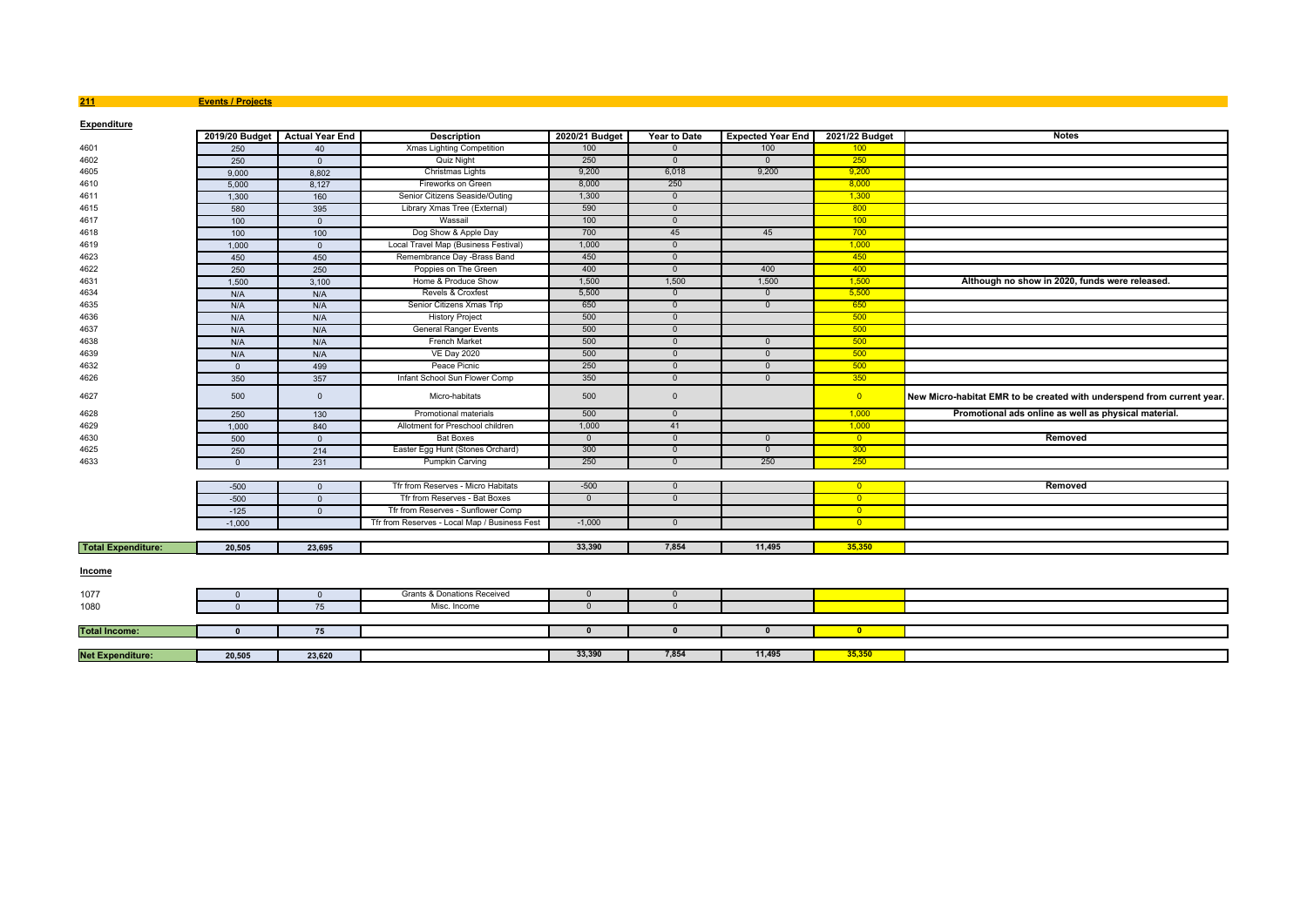**221Multi Sports Court - Barton Way**

| <b>Expenditure</b>        |       |                                |                                     |                |              |                          |                |                                                                                            |
|---------------------------|-------|--------------------------------|-------------------------------------|----------------|--------------|--------------------------|----------------|--------------------------------------------------------------------------------------------|
|                           |       | 2019/20 Budget Actual Year End | <b>Description</b>                  | 2020/21 Budget | Year to Date | <b>Expected Year End</b> | 2021/22 Budget | <b>Notes</b>                                                                               |
| 4042                      | 1,000 |                                | <b>Equipment Maintenance</b>        | 1,000          |              |                          | 200            | Current MSC EMR is £22,339. Level is sufficient to allow a reduction in<br>annual funding. |
|                           |       |                                |                                     |                |              |                          |                |                                                                                            |
| <b>Total Expenditure:</b> | 1,000 |                                |                                     | 1,000          |              |                          | 200            |                                                                                            |
| <b>Income</b>             |       |                                |                                     |                |              |                          |                |                                                                                            |
| 1077                      |       |                                | <b>TRDC Contribution to Repairs</b> |                |              |                          |                | TRDC should contribute 2/3 of repair costs.                                                |
|                           |       |                                |                                     |                |              |                          |                |                                                                                            |
| <b>Total Income:</b>      |       |                                |                                     |                |              |                          |                |                                                                                            |
|                           |       |                                |                                     |                |              |                          |                |                                                                                            |
| <b>Net Expenditure:</b>   | 1,000 |                                |                                     | 1,000          |              |                          | 200            |                                                                                            |
|                           |       |                                |                                     |                |              |                          |                |                                                                                            |

**299LEE Capital & Projects**

**Expenditure**

|      |       | 2019/20 Budget Actual Year End | <b>Description</b>                            | 2020/21 Budget | Year to Date | <b>Expected Year End</b> | 2021/22 Budget | <b>Notes</b>                                                                   |
|------|-------|--------------------------------|-----------------------------------------------|----------------|--------------|--------------------------|----------------|--------------------------------------------------------------------------------|
| 4932 | 200   |                                | War Memorial                                  | 600            |              |                          |                |                                                                                |
| 4934 | 500   | 724                            | Flowers 4 Croxley                             | 500            | 230          |                          | 500            |                                                                                |
| 4941 | 1.460 |                                | Commemorative Plaques on oak trees            | 1,460          |              |                          |                | Tree plaque EMR already created. Remove from Budget.                           |
| 4969 | 400   |                                | Canal Adoption Scheme                         | 400            |              |                          | 500            |                                                                                |
| 4940 | 300   | 696                            | <b>Christmas Market</b>                       | 300            |              |                          |                | Move to 211 Events / Projects.                                                 |
| 4933 | 1.000 |                                | Information Board - Stones Orchard            | 1.000          |              |                          |                | TRDC responsibility and CGPC would not be allowed to carry it out.             |
| 4975 |       | 689                            | Defibrillators - new                          |                |              |                          |                |                                                                                |
| 4976 | 1.500 | 1.364                          | Defibrillators - Maintenance                  | 1.500          | 402          |                          | 1.500          |                                                                                |
| 4978 | 5.000 |                                | <b>Youth Project</b>                          | 5.000          |              |                          |                | Youth Project EMR already created. Remove from Budget.                         |
| 4979 | 4.900 | 1.421                          | <b>Beautification Project</b>                 | 4.900          |              |                          | 500            | Beautification Project EMR to be created with underspend from current<br>vear. |
| 4983 | 3.500 |                                | Feasibility study into toilets for public use | 3,500          |              |                          |                | Public toilet EMR to be created. Removed from Budget                           |
| 4984 | 1.000 |                                | <b>Wildlife Walks</b>                         | 1,000          |              |                          |                | Wildlife Walk EMR to be created. Removed from Budget                           |

| <b>Total Expenditure:</b> | 11,700   | 4,894 |                                               | 7,720    | 632 | 4,100 |          |
|---------------------------|----------|-------|-----------------------------------------------|----------|-----|-------|----------|
|                           |          |       |                                               |          |     |       |          |
|                           | $-1,000$ |       | Tfr from Reserves (ex Info Board)             | $-1.000$ |     |       | Removed. |
|                           | N/A      |       | Tfr from Reserves (ex Beautification Project) | $-1,000$ |     |       | Removed. |
|                           | N/A      | N/A   | Tfr from Reserves (ex public toilet study)    | $-3,500$ |     |       | Removed. |
|                           | $-1,460$ |       | Tfr from Reserves (ex tree plaques)           | $-1,460$ |     |       | Removed. |
|                           | $-400$   |       | Tfr from Reserves ex towpath                  | $-400$   |     |       | Removed. |
|                           | $-200$   |       | Tfr from Reserves (ex War memorial 2016)      | $-80$    |     |       | Removed. |
|                           | $-5,000$ |       | Tfr from Reserves (ex Youth project)          | $-5,000$ |     |       | Removed. |

**Income**

| 1080                    |        |       | Misc. Income |       |     |       |  |
|-------------------------|--------|-------|--------------|-------|-----|-------|--|
| <b>Total Income:</b>    |        |       |              |       |     |       |  |
| <b>Net Expenditure:</b> | 11,700 | 4,894 |              | 7,720 | 632 | 4.100 |  |

|                        | Leisure, Event & Environment |        |  |        |        |        |        |  |  |  |  |  |
|------------------------|------------------------------|--------|--|--------|--------|--------|--------|--|--|--|--|--|
| Expenditure            | 50,515                       | 44.56  |  | 75,870 | 24,961 | 12,293 | 76.410 |  |  |  |  |  |
| Income                 | 200                          |        |  | 200    |        |        |        |  |  |  |  |  |
| <b>Net Expenditure</b> | 50,315                       | 44,486 |  | 75,670 | 24,961 | 12,293 | 76.210 |  |  |  |  |  |
|                        |                              |        |  |        |        |        |        |  |  |  |  |  |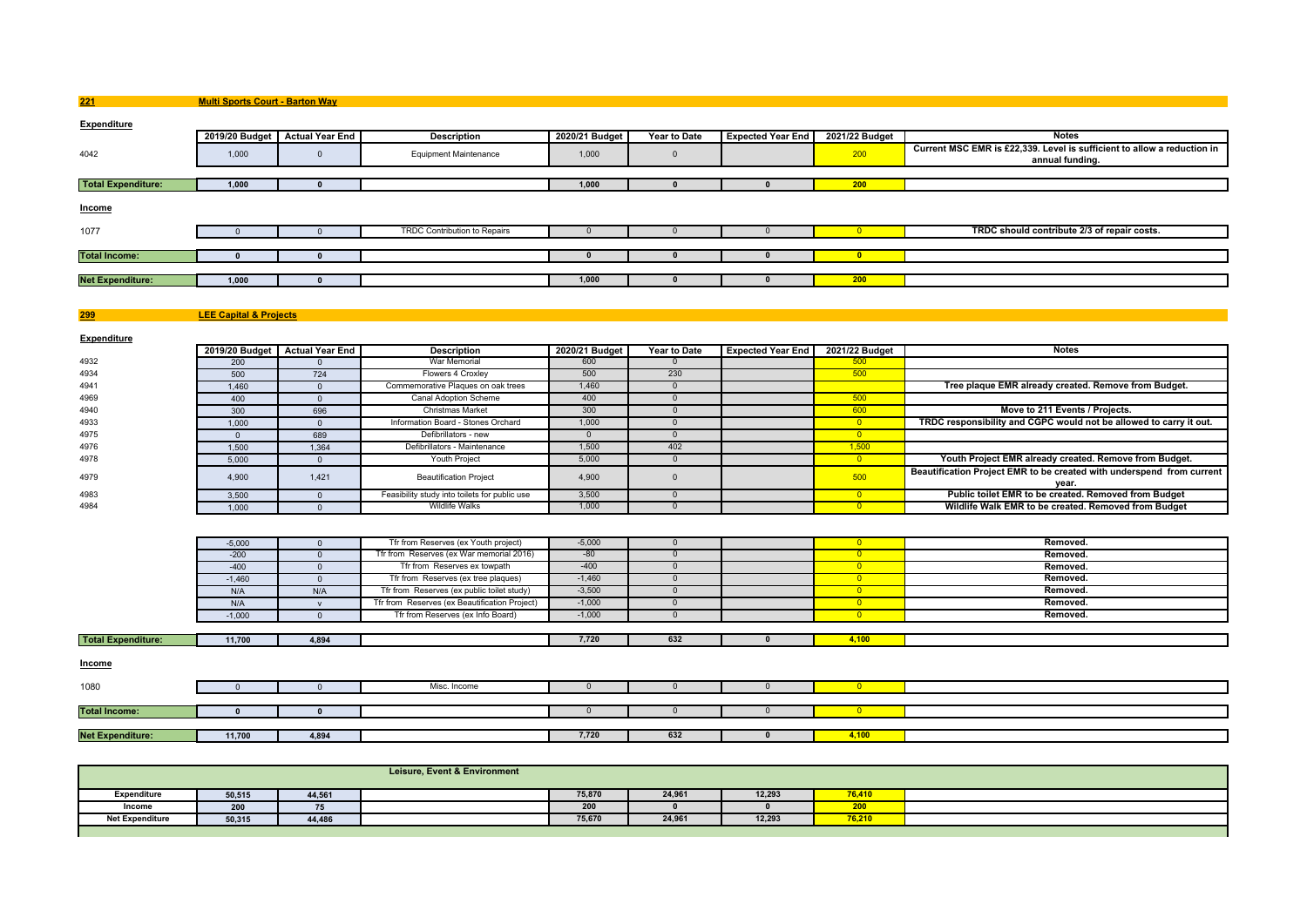### **Planning & Development**

**301 Roads & Street Furniture Expenditure2019/20 Budget Actual Year End Description 2020/21 Budget Year to Date Expected Year End 2021/22 Budget Notes** 4043 <sup>500</sup> <sup>0</sup> Salt Bins/Salt <sup>500</sup> <sup>250</sup> 40471,000 0 Footpath Maintenance 1,000 1,000 1,000 1,000 1,000 1,000 1,000 1,000 1,000 1,000 1,000 1,000 1,000 1,000 1,000 1,000 1,000 1,000 1,000 1,000 1,000 1,000 1,000 1,000 1,000 1,000 1,000 1,000 1,000 1,000 1,000 1,000 1 4050 <sup>100</sup> <sup>0</sup> Bus Shelters <sup>100</sup> <sup>100</sup> -100 <sup>0</sup> Tfr from Reserves - ex Bus Shelters -100 <sup>0</sup> -500 0 0 Tfr from Reserves - ex Salt Bins / Salt - 250 0 0 0 0 0 0 0 0 100 0 100 0 100 0 100 0 100 100 100 100<br>-1,000 0 0 CMS Grant for Footpath Maintenance - 1,000 0 0 0 0 10 1,000 1 1,000 1077-1,000 0 CMS Grant for Footpath Maintenance 1,000 0 0 0 1 -1,000 **Total Expenditure: <sup>0</sup> <sup>0</sup> <sup>250</sup> <sup>0</sup> <sup>0</sup> <sup>350</sup> Net Expenditure: <sup>0</sup> <sup>0</sup> <sup>250</sup> <sup>0</sup> <sup>0</sup> <sup>350</sup> 302 Community Bus Expenditure2019/20 Budget Actual Year End Description 2020/21 Budget Year to Date Expected Year End 2021/22 Budget Notes** 47026,900 6,840 Community Bus 7,400 560 560 7,400 560  **Total Expenditure: 6,900 6,840 7,400 <sup>560</sup> <sup>0</sup> 7,400 Net Expenditure: 6,900 6,840 7,400 <sup>560</sup> <sup>0</sup> 7,400 399 P&D Capital & Projects Expenditure2019/20 Budget Actual Year End Description 2020/21 Budget Year to Date Expected Year End 2021/22 Budget Notes** 4965 1,500 1,680 Neighbourhood Plan Development <sup>500</sup> <sup>500</sup> ages and the Carbon footprint reduction/Sustainability 500 500 0 0 0 **Sustainability EMR to be created with underspend from current year.** 4977 <sup>0</sup> <sup>0</sup> Community Infrastructure Levy (CIL) <sup>0</sup> <sup>0</sup> 4985 <sup>0</sup> <sup>343</sup> CPZ Promotional Leaflet <sup>0</sup> <sup>0</sup> **Removed.** Face Coverings 0 1,158 <mark> 0</mark> -250 0 0 Tfr from Reserves for Sustainability -250 250 0 0 0 0 0 0 0 0 **Removed. Total Expenditure: 1,500 2,023 <sup>750</sup> 1,158 <sup>0</sup> <sup>500</sup> Income**10910 282 Community Infrastructure Levy 0 0 215 0 0 0 0 **Total Income: <sup>0</sup> <sup>282</sup> <sup>0</sup> <sup>215</sup> <sup>0</sup> <sup>0</sup> Net Expenditure: 1,500 1,741 <sup>750</sup> <sup>943</sup> <sup>0</sup> <sup>500</sup> Planning & Development Expenditure 8,400 8,863 8,400 1,718 <sup>0</sup> 8,250 Income <sup>0</sup> <sup>282</sup> <sup>0</sup> <sup>215</sup> <sup>0</sup> <sup>0</sup> Net Expenditure8,400 8,581 8,400 1,503 <sup>0</sup> 8,250**